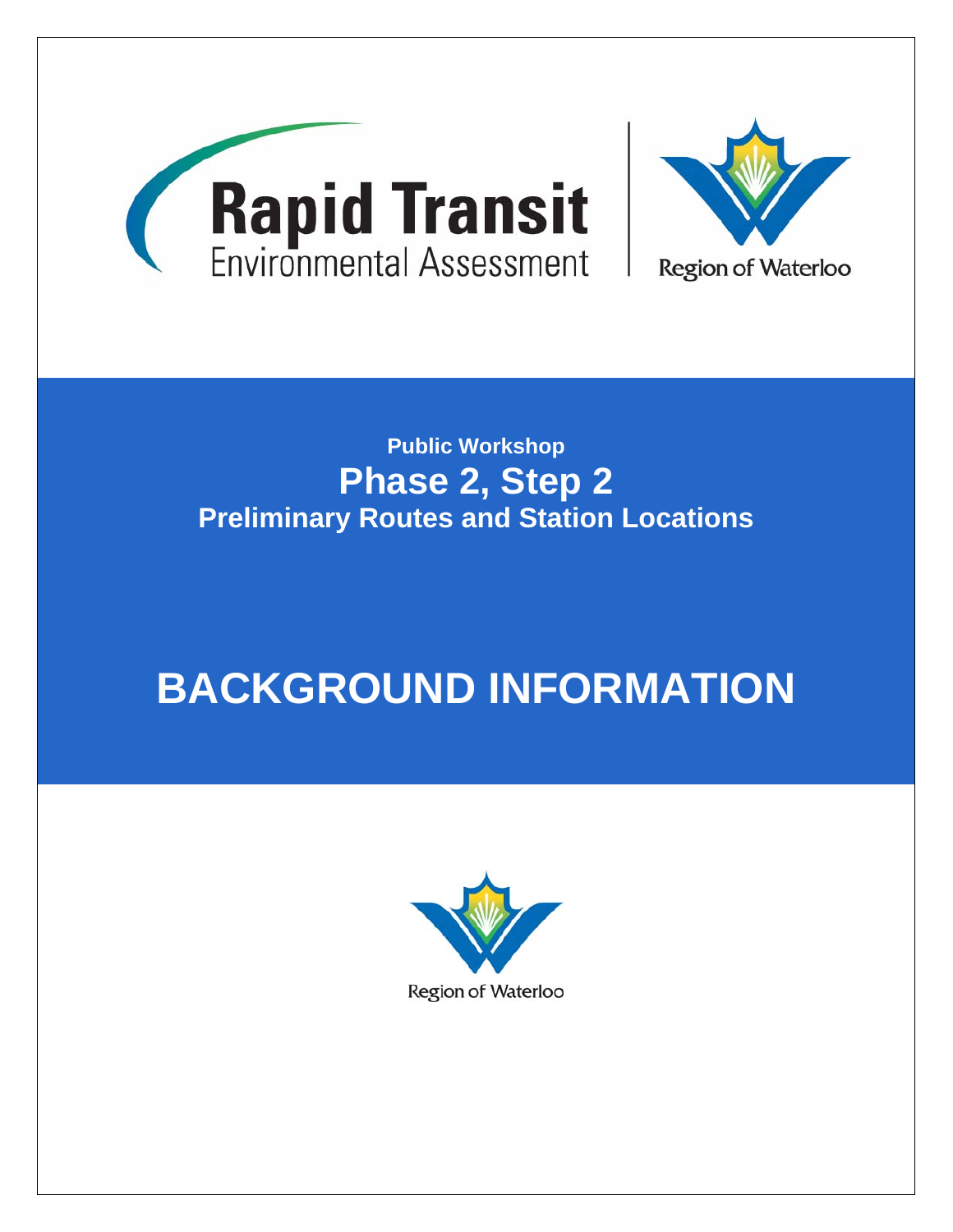# **The Rapid Transit Initiative and Growth Management**

Waterloo Region is one of the fastest growing communities in Canada. With a population of 500,000, and expected growth to 729,000 within the next 25 years, the Region is planning now for the challenges and opportunities associated with rapid population and employment growth. In 2003, Region of Waterloo Council unanimously adopted the Regional Growth Management Strategy (RGMS), a long-term strategic framework that identifies where, when and how future residential and employment growth will be accommodated. The RGMS sets out strong and innovative goals for managing growth in urban areas and townships of the Region. It also identifies rapid transit as a key element that will help shape the future of the community.

Rapid transit is also a significant part of the Province's Growth Plan for the Greater Golden Horseshoe. The Plan designates Cambridge, Kitchener and Waterloo as Urban Growth Centres (UGCs), where much of the anticipated future population and employment growth will be directed. It also calls for the development of a rapid transit system to connect the UGCs to the larger provincial transportation network.

Building and widening roads alone is not a practical or affordable solution to meet the anticipated demands on our transportation systems. A rapid transit service linking Cambridge, Kitchener and Waterloo with enhanced conventional transit services (Grand River Transit) throughout the Region will benefit the entire community.

By providing greater transportation choice and attracting more riders, rapid transit will help address existing congestion and aid in preventing even greater levels of congestion in the future. In addition, rapid transit will help focus residential and commercial development around rapid transit stations. This will help the Region achieve Provincial and Regional targets for increased reurbanization and the protection of agricultural and sensitive environmental areas against urban population and expansion pressure.

## **What is Rapid Transit?**

Rapid transit is defined as a public transportation system operating for its entire length primarily on a dedicated right-of-way or transit lane. By operating separately from traffic, rapid transit is a more efficient and effective way to travel in the Region. Experiences in other communities have proven that rapid transit encourages commuters to choose transit over private vehicles. The Region of Waterloo is currently carrying out an Environmental Assessment for the development of a rapid transit system from north Waterloo to south Cambridge.

Rapid transit is an integral part of the Region's Growth Management Strategy, and is expected to be reflected in the Regional Transportation Master Plan (RTMP). The RTMP is currently being updated to create a long-term sustainable community transportation vision for Waterloo Region that will include future planning for rapid and conventional transit, roads, pedestrians and cyclists.

## **What is an Environmental Assessment?**

An Environmental Assessment is a process used in Ontario to determine the potential impacts a project may have on the social, economic, cultural and natural environment so that the best possible decisions can be made for such projects. The Terms of Reference provide binding approval on what must be addressed in the EA. In July 2005, the Ontario Minister of the Environment approved the Terms of Reference for this Rapid Transit Environmental Assessment. To view a copy, please visit the Region's website at www.region.waterloo.on.ca/transitea.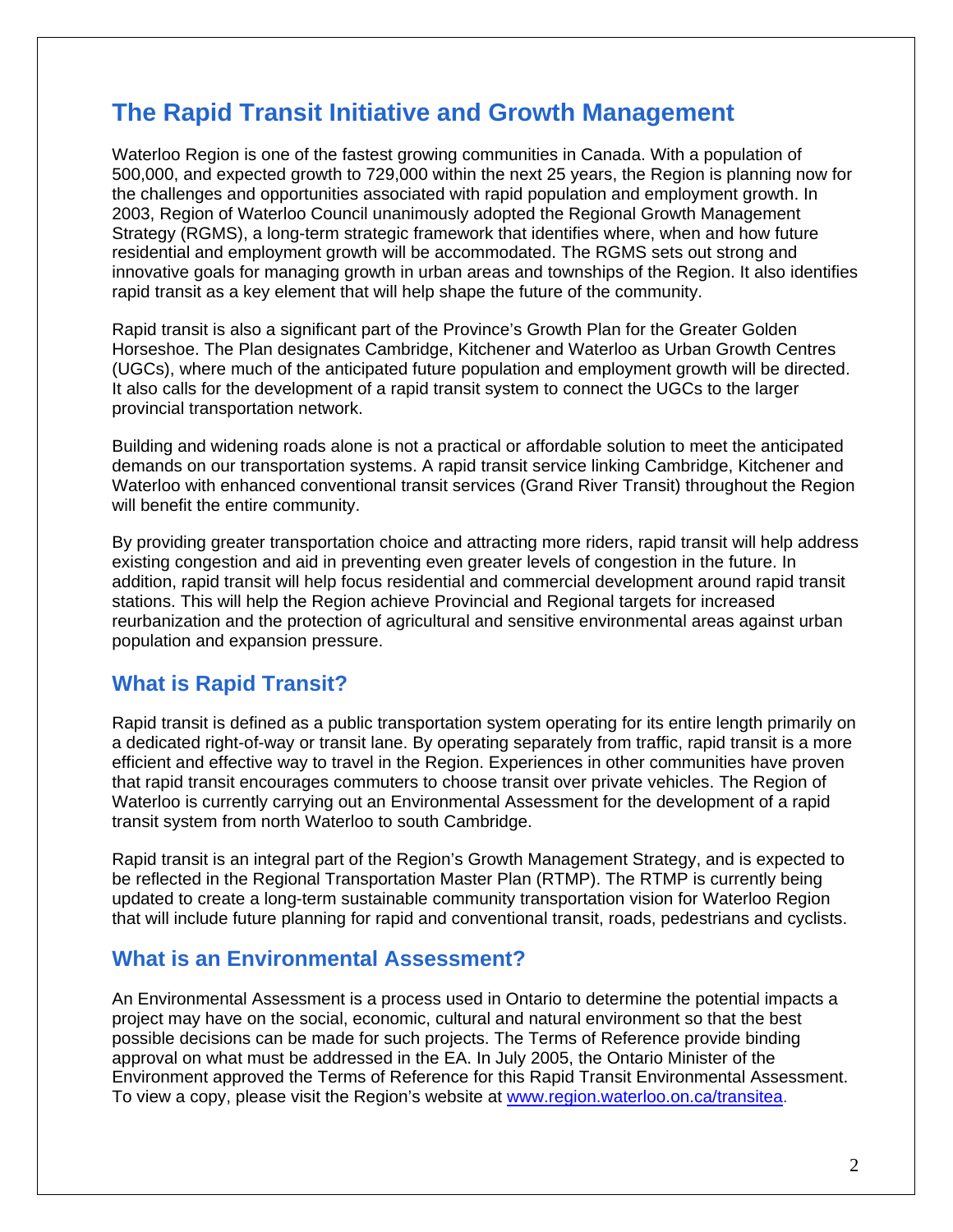# **Rapid Transit Environmental Assessment Phase 1:**

Phase 1 of the Rapid Transit Environmental Assessment evaluated the Rapid Transit Initiative and Alternative Transportation Strategies for Waterloo Region. Regional Council approved the Rapid Transit Initiative as the preferred transportation strategy for Waterloo Region on July 12, 2006.

The Rapid Transit Initiative and three alternative transportation strategies were evaluated:

| <b>Baseline Alternative</b><br>(or do nothing)                       | Mainly suburban growth with little reurbanization of the built up areas of the<br>$\bullet$<br>three urban centres and the townships<br>Minimal transportation system improvements including little change to the<br>$\bullet$<br>conventional transit system except for express bus service, some roadway<br>expansion limited to suburban areas where growth will occur<br>Transportation Demand Management (TDM) policies and programs (e.g.<br>$\bullet$<br>promoting cycling and walking) will be implemented to limit the growth of single<br>occupant vehicle traffic                                                                                                                                                   |
|----------------------------------------------------------------------|--------------------------------------------------------------------------------------------------------------------------------------------------------------------------------------------------------------------------------------------------------------------------------------------------------------------------------------------------------------------------------------------------------------------------------------------------------------------------------------------------------------------------------------------------------------------------------------------------------------------------------------------------------------------------------------------------------------------------------|
| <b>Road Improvement</b><br>and Expansion<br><b>Alternative</b>       | Mainly suburban growth will little reurbanization of the built up areas of the<br>$\bullet$<br>three urban centres and the township<br>Significant transportation system improvements including widening of existing<br>$\bullet$<br>roads and expanding new roads into the undeveloped greenfields areas where<br>most growth will occur, no road expansion in the Central Transit Corridor (CTC)<br>Minimal expansion of conventional transit service except for express bus<br>$\bullet$<br>service in the CTC                                                                                                                                                                                                              |
| <b>Improved</b><br><b>Conventional Transit</b><br><b>Alternative</b> | A mix of targeted greenfield development and some land use intensification in<br>particular in the CTC<br>Moderate transportation system improvements with emphasis on improving bus<br>$\bullet$<br>service throughout the three urban centres and the townships, new express<br>bus service will be implemented within the CTC with operational improvements<br>and bus priority targeted to enhance transit service levels<br>Some suburban expansion will have targeted roadway enhancements and<br>added road capacity<br>Transportation Demand Management (TDM) policies and programs (e.g.<br>$\bullet$<br>promoting cycling and walking) will be implemented to limit the growth of single<br>occupant vehicle traffic |

The Rapid Transit Initiative and the three alternative transportation strategies were evaluated using 15 criteria related to the RGMS. The Rapid Transit Initiative was found to:

- Best achieve the goals of the RGMS and the Provincial growth plan
- Support the Region's reurbanization objectives, downtown revitalization and innovative urban design
- Increase transportation choice and transit ridership
- Provide a safe mode of transportation and promote active and healthy lifestyles
- Use the least amount of land and minimize the impact on air quality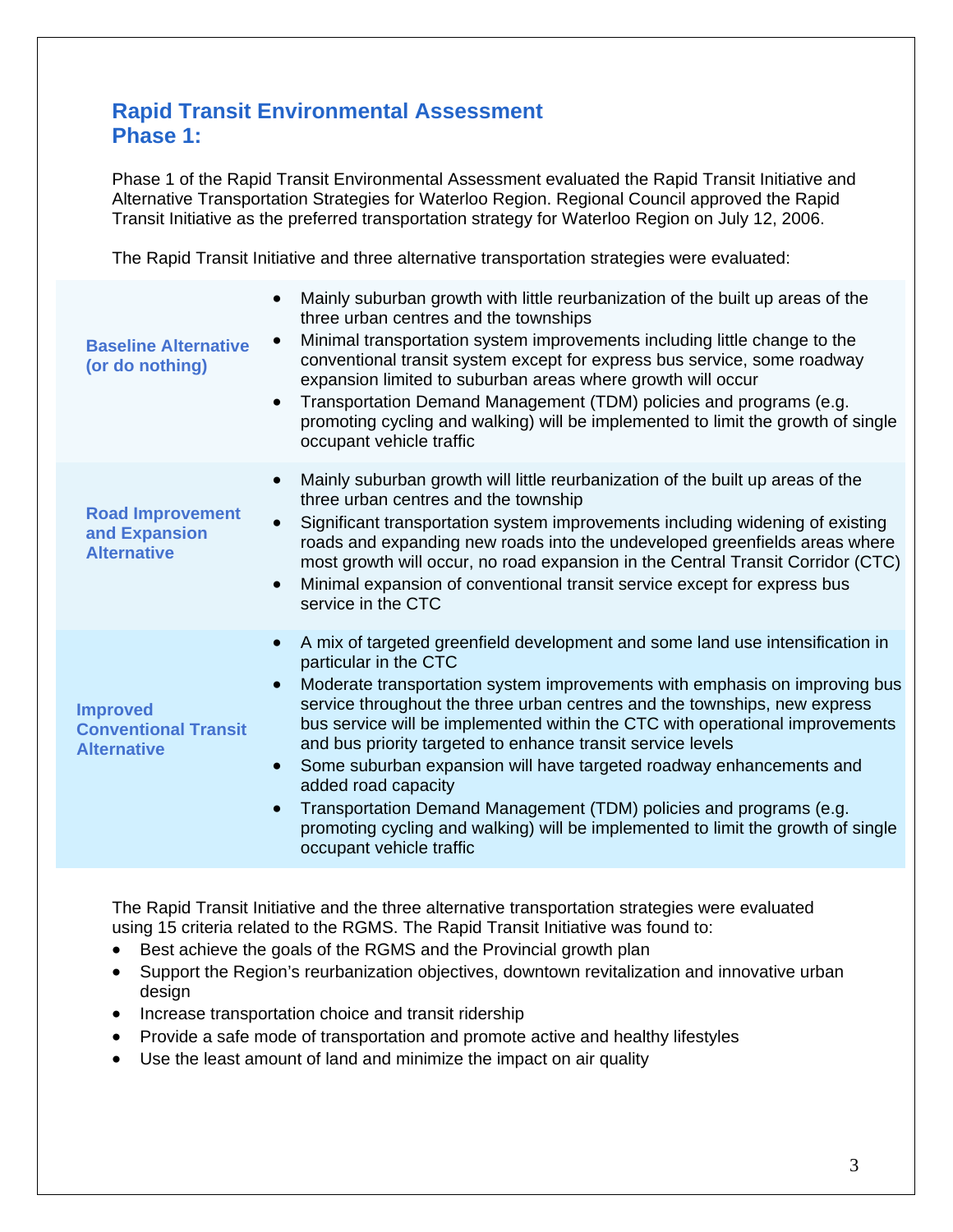The Improved Conventional Transit alternative was **not** chosen because:

- Ridership growth is limited over the longer term by slower and longer travel times related to lower density development and congested roads; and
- It results in higher emission levels, more land consumption and pressure on the countryside line.

The Baseline and Road Improvement and Expansion alternatives were **not** chosen because:

- There is limited ability to stimulate intensification to meet the requirements of the Province's Places to Grow Proposed Growth Plan;
- They are not consistent with Regional Growth Management Strategy goals and do not conform with Provincial Policy Statement and Places to Grow Proposed Growth Plan for the Greater Golden Horseshoe; and
- They would have significant negative impacts on the natural and social environments over the long term.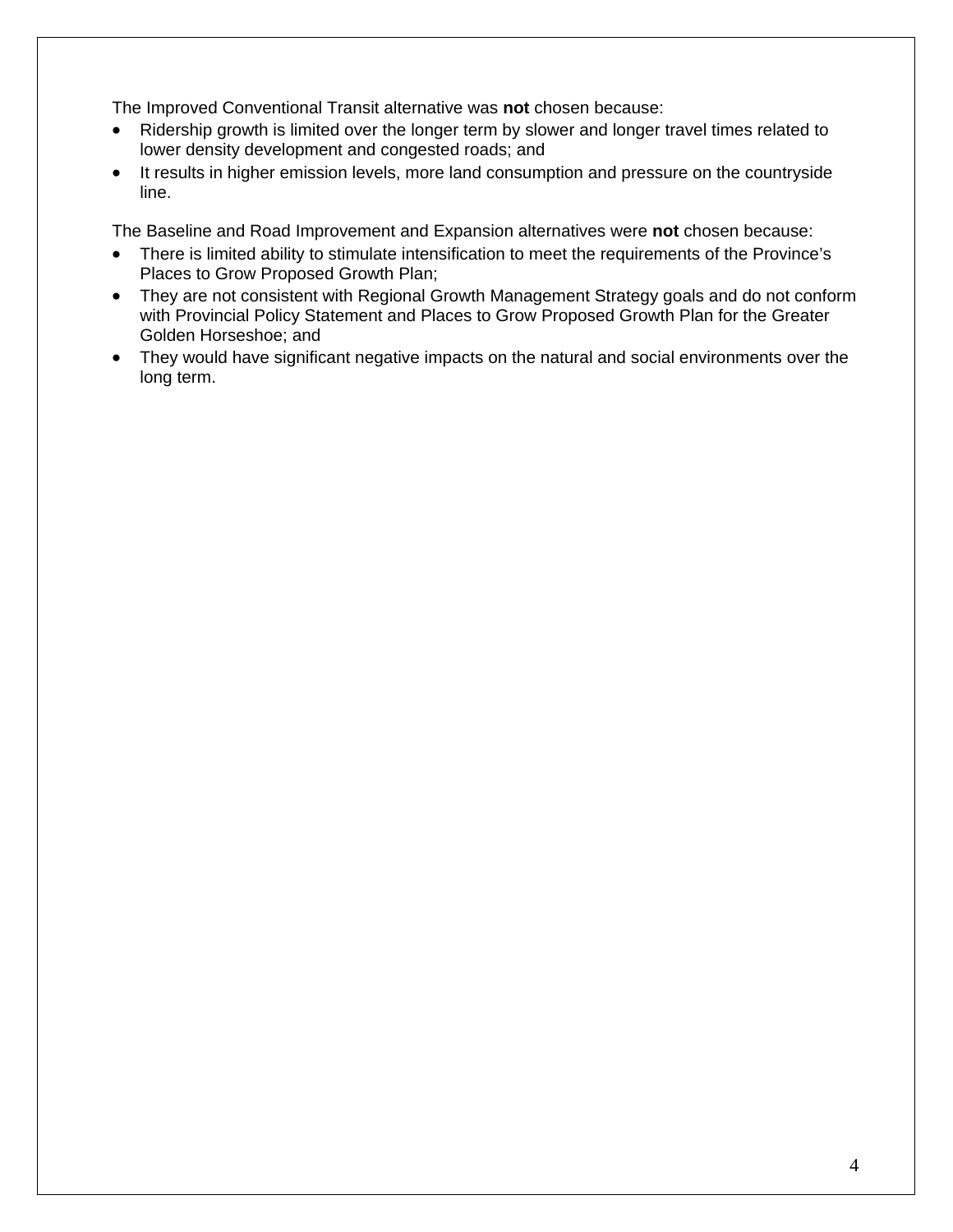# **Phase 2:**

Phase 2 of the Environmental Assessment began in July 2006. The purpose of Phase 2 is to evaluate and rank rapid transit route designs, technologies, routes, and station locations in consultation with the community, and select a Preferred Rapid Transit System that best meets the goals set out in the RGMS. It is a three-step process:

*Step 1:* Screening of alternative technologies and route designs

*Step 2:* Evaluation and ranking of reasonable technologies, route and station locations

*Step 3:* Evaluation of rapid transit system alternatives and selection of a preferred system

#### **Step 1:**

Step 1 evaluated 10 technologies and their associated route designs. To view detail of the characteristics of the technologies that were considered, please see **Appendix A**. The consultant team used three criteria and measures developed in consultation with the public:

| <b>Evaluation</b>                                                                                                                                                                                                                                                                       | <b>Public Input</b>                      | <b>Evaluation Measures</b>                                                                                                                                                                                                                                                                                                                      | <b>Description of</b>                                                                                                                                                                                                                                                      |
|-----------------------------------------------------------------------------------------------------------------------------------------------------------------------------------------------------------------------------------------------------------------------------------------|------------------------------------------|-------------------------------------------------------------------------------------------------------------------------------------------------------------------------------------------------------------------------------------------------------------------------------------------------------------------------------------------------|----------------------------------------------------------------------------------------------------------------------------------------------------------------------------------------------------------------------------------------------------------------------------|
| <b>Criteria</b>                                                                                                                                                                                                                                                                         |                                          |                                                                                                                                                                                                                                                                                                                                                 | <b>Considerations</b>                                                                                                                                                                                                                                                      |
| <b>Regional Growth</b><br><b>Management Strategy</b><br>(RGMS)<br><b>Reurbanization</b><br><b>Objectives</b>                                                                                                                                                                            | <b>System</b><br><b>Flexibility</b>      | Is the route design and technology<br>alternative adaptable to the<br>physical landscape and<br>environmental characteristics that<br>would be encountered in Waterloo<br>Region? Can it easily                                                                                                                                                 | • Fitting a new rapid transit system<br>into an existing urban area may<br>require some adjustment to<br>existing conditions<br>Integration with local bus service<br>Route design influences the                                                                          |
| Is the route design<br>consistent with<br>municipal urban<br>design,                                                                                                                                                                                                                    |                                          | accommodate future expansion of<br>the system to meet demand? Can it<br>be integrated with other urban<br>transit systems?                                                                                                                                                                                                                      | ability of a rapid transit system to<br>readily expand                                                                                                                                                                                                                     |
| intensification and<br>reurbanization<br>objectives?                                                                                                                                                                                                                                    | <b>Environmental</b><br><b>Impacts</b>   | Is the route design and technology<br>alternative detrimental to the<br>natural and socio-economic<br>environments? Issues such as air                                                                                                                                                                                                          | Air quality, noise and vibration<br>are largely technology<br>dependent. The impacts may be<br>influenced by route design                                                                                                                                                  |
| The rapid transit route<br>design and technology                                                                                                                                                                                                                                        |                                          | quality, noise and vibration and<br>visual intrusion are considered.                                                                                                                                                                                                                                                                            | Visual intrusion is impacted by<br>route design                                                                                                                                                                                                                            |
| alternative should<br>support Provincial<br>growth plan and<br>Regional land use and<br>economic development<br>goals through fostering<br>intensification and<br>reurbanization in built<br>up areas and transit-<br>oriented development<br>near potential rapid<br>transit stations. | <b>Land Use</b><br><b>Compatibility</b>  | Is the route design and technology<br>alternative compatible with<br>established residential<br>neighbourhoods, commercial<br>districts and existing sensitive land<br>use like built heritage and cultural<br>landscapes? Can it influence<br>intensification and complement<br>planned mixed-use development<br>areas within the urban cores? | The compatibility of route<br>designs and technologies on<br>surrounding land uses may need<br>to be investigated on a case-by-<br>case basis to ascertain<br>compatibility<br>Technology, route design and<br>placement of stations may<br>influence development patterns |
|                                                                                                                                                                                                                                                                                         | <b>Operating</b><br><b>Constraints</b>   | Can the route design and<br>technology alternative be scaled to<br>physically fit within the urban<br>environment and areas designated<br>for intensification?                                                                                                                                                                                  | Route design has impacts on the<br>urban landscape and the degree<br>of fit with existing and planned<br>land uses especially in the cores                                                                                                                                 |
|                                                                                                                                                                                                                                                                                         | <b>Urban Design</b><br><b>Objectives</b> | Is the route design and technology<br>alternative consistent with<br>municipal urban design guidelines?                                                                                                                                                                                                                                         | Unique urban design guidelines<br>may be developed for various<br>communities<br>• The RGMS envisions a vibrant,<br>street-level, pedestrian-oriented<br>urban design concept within the<br>central areas.                                                                 |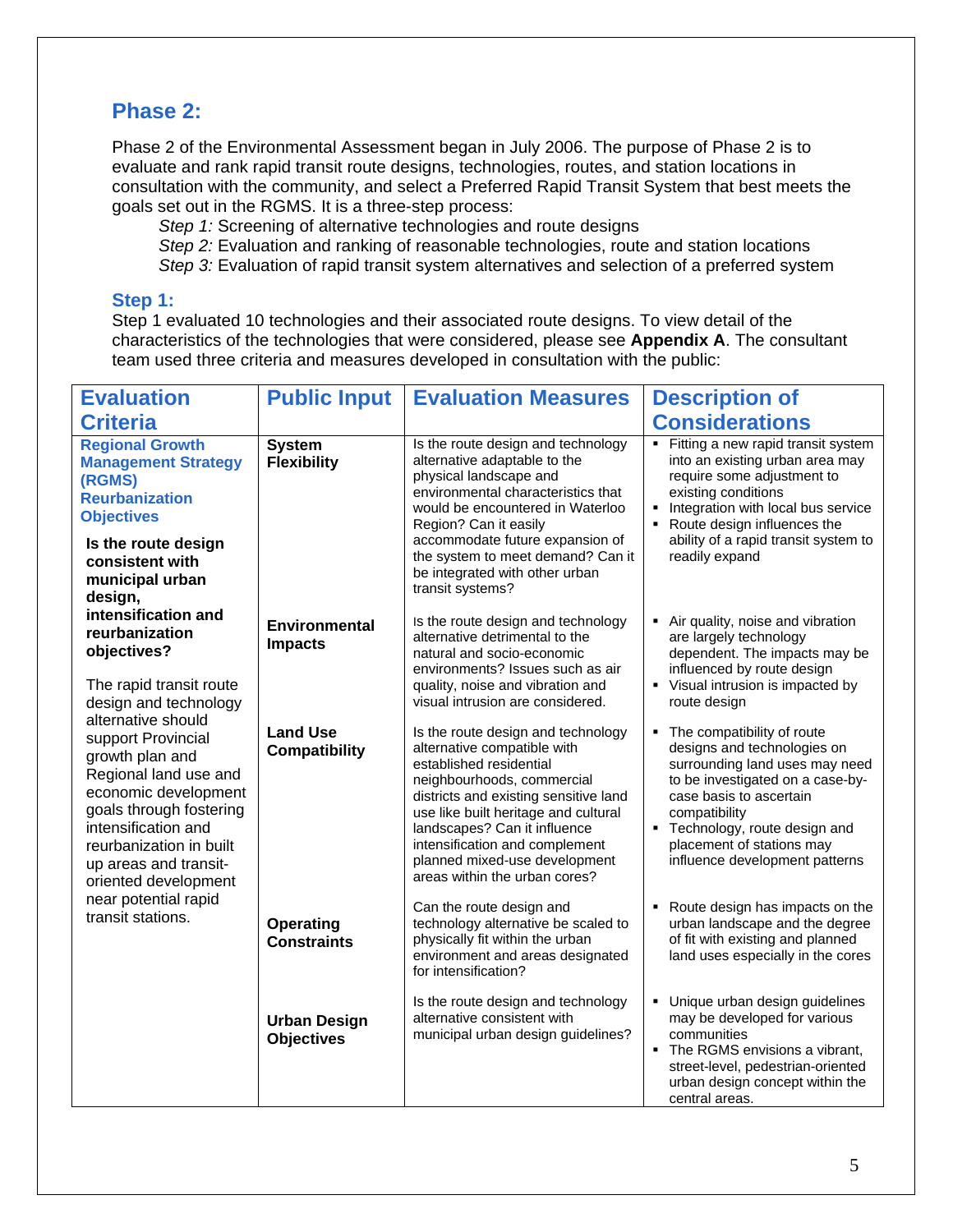| <b>Evaluation</b>                                  | <b>Public Input</b>                   | <b>Evaluation Measures</b>                                                  | - Description of                                                  |
|----------------------------------------------------|---------------------------------------|-----------------------------------------------------------------------------|-------------------------------------------------------------------|
| <b>Criteria</b>                                    |                                       |                                                                             | <b>Considerations</b>                                             |
|                                                    |                                       |                                                                             |                                                                   |
| <b>Service Quality</b>                             | <b>System</b><br><b>Compatibility</b> | Can the route design and<br>technology alternative facilitate               | System compatibility is<br>influenced by technology, route        |
| Are there proven                                   |                                       | integration of rapid transit services                                       | design and fixed facilities design                                |
| applications of the                                |                                       | with other public transport systems                                         |                                                                   |
| method in comparable                               |                                       | and provide ease of transfer<br>between alternative urban modes?            |                                                                   |
| settings?                                          |                                       |                                                                             |                                                                   |
| The route design and                               | <b>System</b>                         | Is the route design and technology<br>alternative easily accessible for all | System accessibility is                                           |
| technology alternative                             | <b>Accessibility</b>                  | passengers including the disabled                                           | influenced by technology/fixed<br>facilities and freedom of       |
| should have                                        |                                       | in terms of proximity to stations,                                          | passenger movement around                                         |
| demonstrated success<br>in providing proven        |                                       | station configuration (barrier free<br>access) and spacing of stations?     | stations                                                          |
| reliable service in                                |                                       |                                                                             |                                                                   |
| similar conditions,                                | <b>Service</b>                        | Is the route design and technology<br>alternative adaptable to              | • Service frequency is influenced                                 |
| including operations in<br>climates similar to     | <b>Frequency</b>                      | accommodate fluctuations in                                                 | by a combination of technology<br>and route design in attaining   |
| Ontario.                                           |                                       | demands to ensure fast, reliable                                            | reliable service                                                  |
|                                                    |                                       | service?                                                                    |                                                                   |
|                                                    | <b>User Experience</b>                | Will the route design and                                                   | The ability to provide improved                                   |
|                                                    |                                       | technology alternative provide a<br>positive experience for patrons in      | customer service is influenced<br>by a combination of technology, |
|                                                    |                                       | terms of ride quality, station                                              | route design and fixed facility                                   |
|                                                    |                                       | accessibility and ability to provide<br>improved customer service?          | design                                                            |
|                                                    |                                       |                                                                             |                                                                   |
|                                                    | Safety and                            | Are safety and security risks to                                            | Safety and security is influenced                                 |
|                                                    | <b>Security</b>                       | transit patrons and other modes<br>(including automobile traffic and        | by the degree of separation of<br>technology and route design     |
|                                                    |                                       | pedestrians) acceptable?                                                    | from other modes and risks to                                     |
| <b>Threshold Capacity</b>                          | Ridership/                            | Is the technology capacity                                                  | transit users<br>• Capacity is influenced by a                    |
|                                                    | <b>Capacity</b>                       | appropriate relative to near and                                            | combination of technology and                                     |
| Is the capacity of the                             |                                       | longer term projected ridership<br>demands?                                 | route design                                                      |
| technology appropriate<br>for the expected transit |                                       |                                                                             |                                                                   |
| demand?                                            | <b>Speed</b>                          | Does the frequency of the vehicles                                          | • Acceleration, operating speed<br>and station spacing are        |
| The technology should be                           |                                       | and acceleration/operating speeds<br>between stations support ridership     | influenced by the combined                                        |
| of sufficient capacity to                          |                                       | forecast and station spacing?                                               | properties of technology and                                      |
| accommodate the<br>forecast ridership demand       |                                       |                                                                             | route design. Route designs that<br>are separate from roadways    |
| in a cost-effective                                |                                       |                                                                             | support increased operating                                       |
| manner.                                            |                                       |                                                                             | speeds                                                            |
|                                                    | Cost-                                 | Are the capital, operating and                                              | Capital, operating and                                            |
|                                                    | effectiveness                         | maintenance expenditures costs of<br>the order of magnitude relative to     | maintenance costs are<br>determined by route design and           |
|                                                    |                                       | industry benchmarks?                                                        | technology                                                        |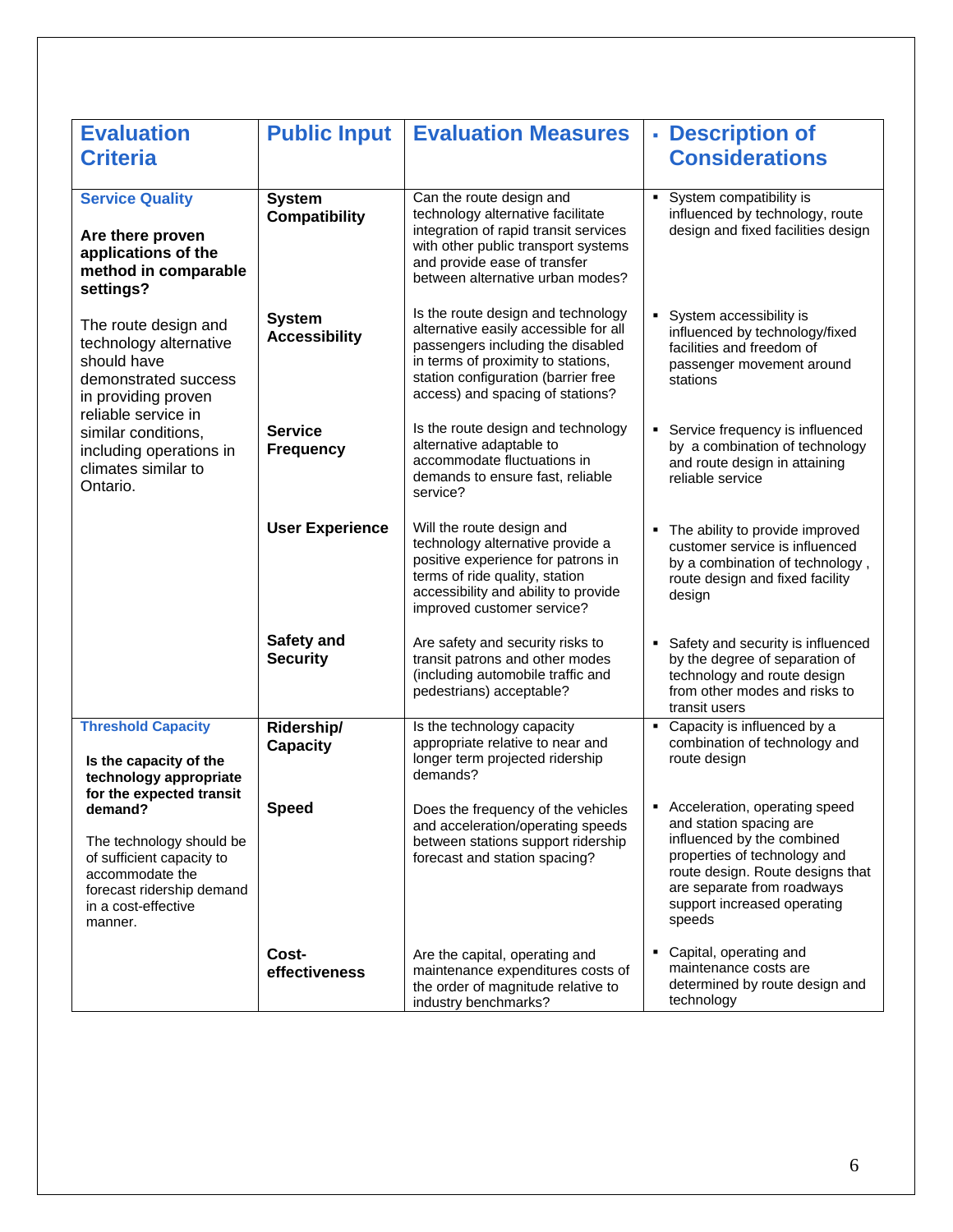Regional Council approved Bus Rapid Transit (BRT) and Light Rail Transit (LRT) operating both on and off road as the short list of technologies for further evaluation on Feb. 28, 2007. These route design/technology alternatives were selected because:

- They support the Region's reurbanization and intensification objectives and offer the best potential to encourage a more compact urban form with pedestrian friendly urban design and street-level development around stations
- They optimize the use of existing off-road routes and on-road routes to serve major destinations
- They are compatible with existing and planned neighbourhoods
- They will best reduce the growth of traffic congestions and associated air quality concerns

The selected technology and route design alternatives work together to provide the best fit for a rapid transit system in Waterloo Region. These systems have the potential to encourage a more compact urban form, complement pedestrian-friendly urban design, support street-level development around stations, reduce the growth of traffic congestion and associated air quality concerns and bring many other benefits to our community.

The other technology and route design alternatives that were evaluated failed one or more of the three evaluation criteria and therefore are not expected to be able to meet the future needs of our community or the objectives of the Regional Growth Management Strategy and the Province's Growth Plan for the Greater Golden Horseshoe. To view the summary of Route Design and Technology Evaluation Results, see **Appendix B**.

#### **Step 2:**

At the Sept. 21, 2006 Public Workshop, we asked participants what possible destinations rapid transit should serve and where stations should be located in order to get people where they want to go. The Region's consultants reviewed input from the public in consultation with the Local Municipalities to develop preliminary route and station location alternatives for each of the seven segments of the study area:

- Uptown to North Waterloo
- Uptown Waterloo to Downtown Kitchener
- Downtown Kitchener to South Kitchener (Fairview Park Mall)
- South Kitchener to Cambridge (Preston)
- Preston Towne Centre to the Delta
- Hespeler Road
- The Delta to South Cambridge

The Region's consultant team then assessed suggested routes and station locations based on the following considerations:

- Do the proposed routes offer a relatively direct connection to the proposed stations in order to improve travel times?
- Do the proposed routes and stations minimize potential disruption to environmentally sensitive areas and mature neighbourhoods?
- Do the potential corridors have a reasonable right-of-way width to accommodate either Bus Rapid Transit or Light Rail Transit?
- Is there reurbanization potential around the station areas?
- Are there constraints such as mature neighbourhoods or environmentally sensitive areas that would restrict station development opportunities?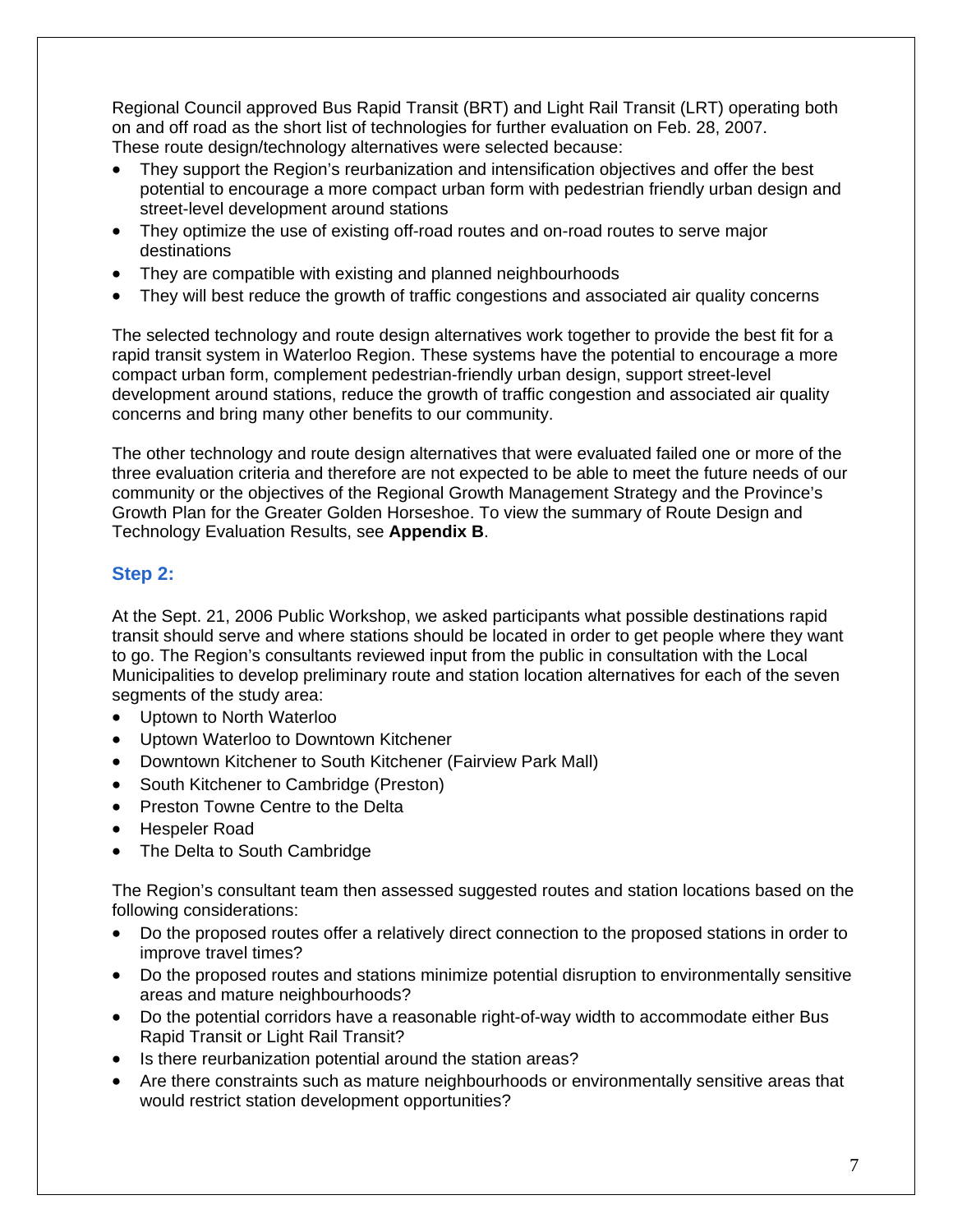# **Next Steps:**

The consultant team will use public input collected at workshops held on March 20, 21 and 22, 2007, as well as 21 criteria from the Rapid Transit Environmental Assessment Terms of Reference to rank the alternative routes and station locations. The criteria can be summarized as follows: (For additional information on the evaluation process and criteria, please consult the Rapid Transit Environmental Assessment Terms of Reference.)

|                                             | <b>Ridership potential</b>                            | Potential number of riders and the percentage share of all trips<br>made                                                                                               |  |  |  |  |
|---------------------------------------------|-------------------------------------------------------|------------------------------------------------------------------------------------------------------------------------------------------------------------------------|--|--|--|--|
| <b>Transportation</b>                       | <b>System</b><br>reliability/speed                    | Ability of alternate technologies to provide on-time performance<br>and consistency of travel time                                                                     |  |  |  |  |
|                                             | <b>System performance</b>                             | Rapid transit speed, average travel time and vehicle-kilometres<br>of travel within the study area                                                                     |  |  |  |  |
|                                             | <b>Property requirements</b>                          | Number of hectares and the cost of the land that may need to be<br>purchased                                                                                           |  |  |  |  |
|                                             | <b>Travel time</b><br>competitiveness with<br>auto    | Estimated future travel times and trip length for transit versus<br>auto                                                                                               |  |  |  |  |
|                                             | <b>Roadway network</b>                                | Forecast change in traffic volumes on the rapid transit route and<br>nearby roads                                                                                      |  |  |  |  |
|                                             | <b>Ability to serve</b><br>residential uses           | Number of existing and potential residents and affordable housing<br>units within 600 metres (10-minute walk) of all proposed stations<br>along the route              |  |  |  |  |
|                                             | <b>Ability to serve</b><br><b>institutional uses</b>  | Number of existing and potential institutional uses (schools,<br>universities, etc.) and projected users within 600 metres of all<br>proposed stations along the route |  |  |  |  |
|                                             | <b>Vibration</b>                                      | Number of existing and potential buildings within 50 metres of the<br>route                                                                                            |  |  |  |  |
| <b>Socio/Cultural</b><br><b>Environment</b> | <b>Noise</b>                                          | Potential impact on noise-sensitive lands                                                                                                                              |  |  |  |  |
|                                             | <b>Contribution to</b><br>cultural environment        | Total number of existing and potential cultural attractions within<br>600 metres of all proposed stations along the route                                              |  |  |  |  |
|                                             | <b>Contribution to</b><br>recreational<br>environment | Total number of existing and potential recreation uses within 600<br>metres of all proposed stations along the route                                                   |  |  |  |  |
|                                             | <b>Contribution to public</b><br>health               | Average percentage of transit trips that include cycling or walking<br>to transit stations and the number of auto trips converted to transit<br>trips                  |  |  |  |  |
|                                             | <b>Contribution to built</b><br>heritage              | Total number of designated heritage properties and buildings<br>within 600 metres of all proposed stations along the route                                             |  |  |  |  |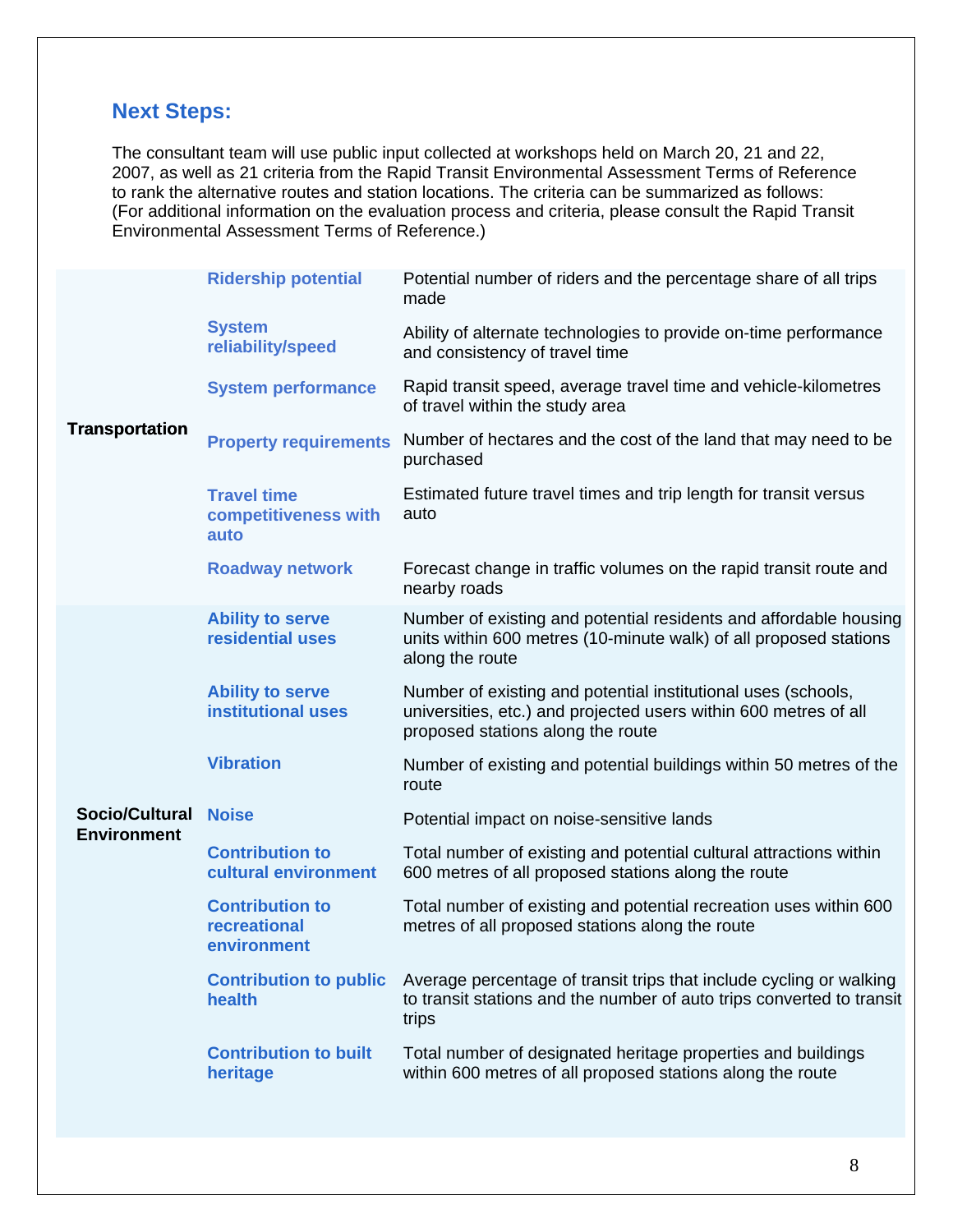|                                      | <b>Ecological impact</b>                                   | Potential impact of noise, light and vibration on important natural<br>heritage features along the route                                       |
|--------------------------------------|------------------------------------------------------------|------------------------------------------------------------------------------------------------------------------------------------------------|
|                                      | <b>Water quality</b>                                       | Potential impact of required salting or similar deicing compounds                                                                              |
| <b>Natural</b><br><b>Environment</b> | <b>Air quality</b>                                         | Overall potential impact of harmful emissions, as well as potential<br>benefits of reduced auto use (i.e. reduces greenhouse gas<br>emissions) |
|                                      | <b>Mineral Aggregate</b><br><b>Resources</b>               | Potential impact on area mining or quarry operations                                                                                           |
|                                      | <b>Ability to serve</b><br>concentrations of<br>employment | Number of existing and potential employment opportunities within<br>600 metres of all proposed stations along the route                        |
| <b>Economic</b><br><b>Impact</b>     | <b>Ability to serve</b><br><b>retailers</b>                | Existing and potential retail space and customer-bases within 600<br>metres of all proposed stations along the route                           |
|                                      | Cost                                                       | Estimated capital cost, and operations and maintenance cost<br>associated with technology and route options                                    |

Once the evaluation is complete, the Region's Rapid Transit Project Team will present a series of ranked route and station location alternatives to the public for additional input at a Public Consultation Centre later this spring.

## **Step 3:**

The best combination of routes and station locations throughout the study area will then be determined in order to make up the best overall rapid transit system for Waterloo Region. The results will be brought before Regional Council for consideration.

**For more information on the Rapid Transit Initiative or the Rapid Transit Environmental Assessment, visit the Region's website at www.region.waterloo.on.ca/transitea. You can also contact the Rapid Transit Infoline at (519) 575-4757, ext. 3242 or rtinfo@region.waterloo.on.ca.** 

**Yanick Cyr, P.Eng., CFM Project Director, Rapid Transit Initiative**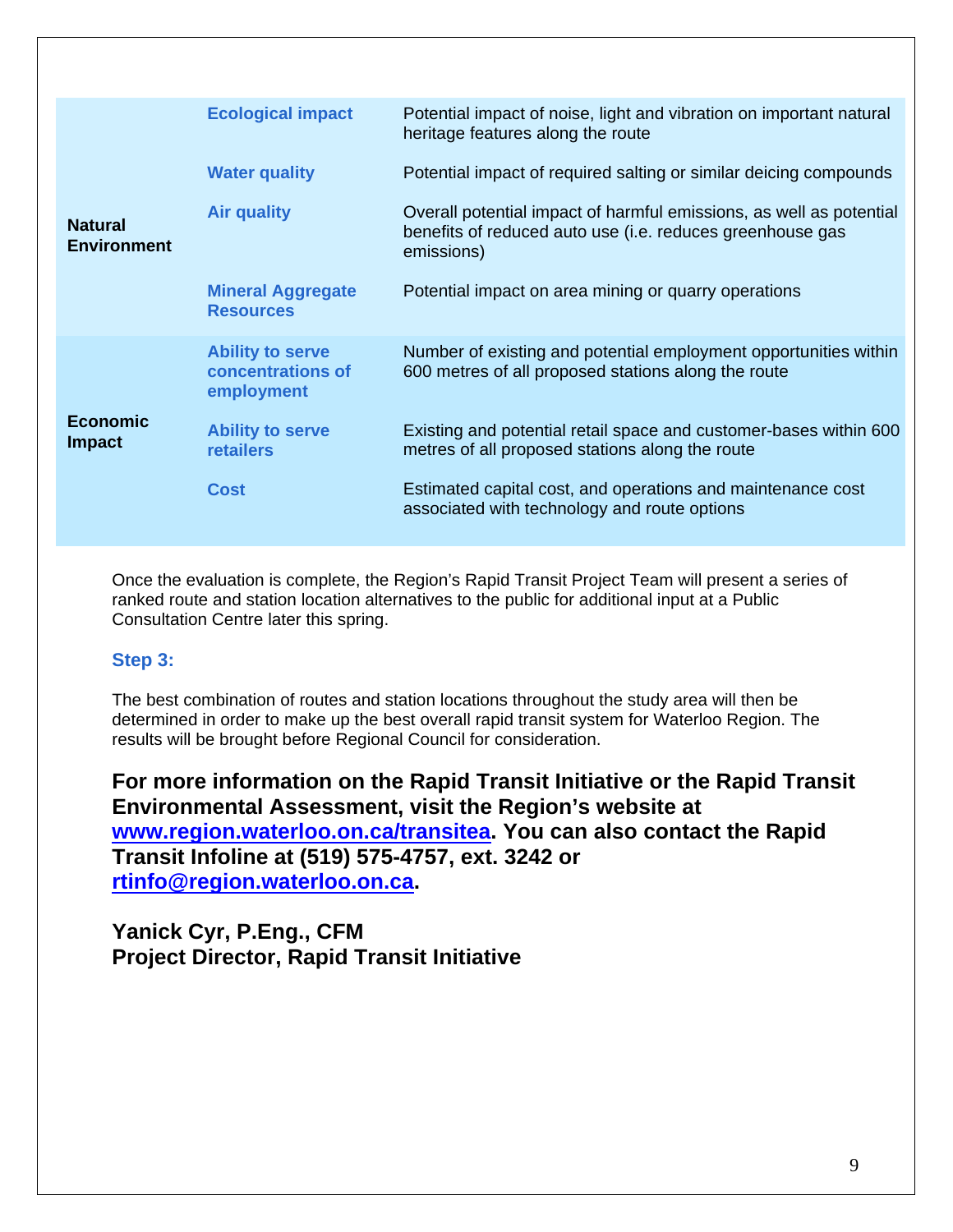

# **APPENDIX A – Characteristics of Rapid Transit Technologies Reviewed During Phase 2, Step 1**

| <b>Route Design</b><br>Option                             | Dedicated On-Road (separate bus/rail lane)<br>Dedicated Off-Road (transitway/rail line)<br>Mix of On and Off Road                                                      |                                                                                                                                                                                                                                         | Dedicated Off-Road (separate rail line)                                                                                                                                                                              |                                                                                                                                                                        | Grade Separated (either above or below ground)                                                                                                                                                                                |                                                                                                                                                            |                                                                                                                                                                                     |                                                                                                                                                                                                    |                                                                                                                                 |                                                                                                                                                                                                                                         |  |
|-----------------------------------------------------------|------------------------------------------------------------------------------------------------------------------------------------------------------------------------|-----------------------------------------------------------------------------------------------------------------------------------------------------------------------------------------------------------------------------------------|----------------------------------------------------------------------------------------------------------------------------------------------------------------------------------------------------------------------|------------------------------------------------------------------------------------------------------------------------------------------------------------------------|-------------------------------------------------------------------------------------------------------------------------------------------------------------------------------------------------------------------------------|------------------------------------------------------------------------------------------------------------------------------------------------------------|-------------------------------------------------------------------------------------------------------------------------------------------------------------------------------------|----------------------------------------------------------------------------------------------------------------------------------------------------------------------------------------------------|---------------------------------------------------------------------------------------------------------------------------------|-----------------------------------------------------------------------------------------------------------------------------------------------------------------------------------------------------------------------------------------|--|
| <b>Technology</b>                                         | <b>Bus Rapid Transit</b><br>(BRT)                                                                                                                                      | <b>Light Rail Transit</b><br>(LRT)                                                                                                                                                                                                      | <b>Commuter Rail</b><br>(CRT)                                                                                                                                                                                        | <b>Diesel Multiple Units</b><br>(DMUs)                                                                                                                                 | <b>Aerobus</b>                                                                                                                                                                                                                | <b>Automated Guideway</b><br><b>Transit (AGT)</b>                                                                                                          | <b>Magnetic Levitation</b><br>(MAGLEV)                                                                                                                                              | <b>Monorail</b>                                                                                                                                                                                    | <b>Personal Rapid</b><br><b>Transit (PRT)</b>                                                                                   | Subway                                                                                                                                                                                                                                  |  |
|                                                           |                                                                                                                                                                        |                                                                                                                                                                                                                                         | <b>Remembers</b>                                                                                                                                                                                                     |                                                                                                                                                                        |                                                                                                                                                                                                                               |                                                                                                                                                            |                                                                                                                                                                                     |                                                                                                                                                                                                    |                                                                                                                                 | <b>Hundr</b>                                                                                                                                                                                                                            |  |
| <b>Description</b>                                        | • Uses large rubber-<br>tired buses<br>• Runs in either<br>dedicated bus lanes<br>where regular traffic<br>is prohibited or<br>separate roadways<br>called transitways | • Uses steel wheeled<br>vehicles<br>Runs on steel rails<br>embedded in the<br>road surface or on a<br>separate rail line<br>• Can range from<br>streetcars, trams<br>comprised of multiple<br>vehicles to light<br>weight rail vehicles | Uses traditional<br>passenger rail cars<br>(i.e. single or bi-<br>level cars) pulled<br>by a locomotive<br>• Operates on<br>existing freight or<br>passenger rail<br>lines (e.g. CN or<br>CP) serving urban<br>areas | A form of Light Rail<br>Transit that can<br>operate only on its<br>own rail line, not<br>on an urban<br>roadway<br>• Vehicles operate in<br>one to three car<br>trains | Suspended from an<br>overhead guideway<br>Propelled by electric<br>motors<br>• Can operate as a<br>single car (module),<br>often combined with<br>up to 12 others<br>• Used to span difficult<br>terrain such as ski<br>lifts | Runs on an overhead<br>guideway<br>Uses driverless, steel-<br>wheeled train vehicles<br>running on rail tracks<br>• Must be separated from<br>road traffic | Runs on an overhead<br>guideway<br>Uses magnetic forces<br>to hover above the<br>track and propel it<br>along the guideway<br>Can travel at very<br>high speeds of up to<br>500km/h | Runs on an overhead<br>guideway<br>Rubber-tired vehicle<br>straddle the guideway<br>along a single beam,<br>rail or tube<br>• Typically operates as<br>a shuttle service at<br>tourist attractions | Runs on an<br>automated guideway<br>Small vehicles that<br>carry four to eight<br>people<br>• No active systems in<br>operation | • Provides frequent, high<br>capacity rail- based<br>services within urban<br>areas<br>- Typically uses steel-<br>wheeled vehicles on steel<br>tracks powered by<br>electricity<br>Can run below or at-grade<br>in a separate rail line |  |
| <b>Power Source/</b><br>Propulsion                        | Mainly diesel engines<br>but can also use<br>alternative fuels like<br>natural gas, propane,<br>hybrid diesel-electric                                                 | Self-propelled,<br>overhead electric wire<br>and electric motor; also,<br>hybrid diesel-electric                                                                                                                                        | Diesel or diesel-<br>electric locomotives<br>pull trains of 5 or<br>more cars                                                                                                                                        | Self-propelled units<br>with diesel engines or<br>hybrid diesel-electric<br>motors                                                                                     | Self-propelled units with<br>electric motors                                                                                                                                                                                  | Self-propelled units with<br>electric motors or pulled by<br>cables                                                                                        | Magnetic forces<br>generated by electricity<br>allow vehicles to hover<br>above track                                                                                               | Self-propelled units with<br>electric motors and<br>power supply attached to<br>guideway                                                                                                           | Self-propelled units with<br>electric motors                                                                                    | Self-propelled units with<br>electric motors                                                                                                                                                                                            |  |
| <b>Typical Station</b><br><b>Spacing</b>                  | 400 m to 2 km                                                                                                                                                          | 500 m to 4 km                                                                                                                                                                                                                           | 4 km to 10 km                                                                                                                                                                                                        | 4 km to 10 km                                                                                                                                                          | 1 to 4 $km$                                                                                                                                                                                                                   | 800 m to 2 km                                                                                                                                              | 4 km to 10 km                                                                                                                                                                       | 800 m to 2 km                                                                                                                                                                                      | 500 m to 1 km                                                                                                                   | 500 m to 2 km                                                                                                                                                                                                                           |  |
| <b>Typical</b><br><b>Application</b>                      | Urban/Suburban                                                                                                                                                         | Urban/Suburban                                                                                                                                                                                                                          | Inter-Urban                                                                                                                                                                                                          | Suburban/Inter-Urban                                                                                                                                                   | Suburban/Inter-Urban                                                                                                                                                                                                          | Urban/Suburban                                                                                                                                             | Inter-Urban                                                                                                                                                                         | Urban - Theme parks                                                                                                                                                                                | Urban/Suburban                                                                                                                  | Urban/Suburban                                                                                                                                                                                                                          |  |
| <b>Vehicles seated</b><br>capacity                        | 40 standard<br>69 articulated<br>85 double articulated                                                                                                                 | 65-85                                                                                                                                                                                                                                   | 100-150                                                                                                                                                                                                              | $45 - 90$                                                                                                                                                              | 80                                                                                                                                                                                                                            | 30-75                                                                                                                                                      | 100-150                                                                                                                                                                             | 40-190                                                                                                                                                                                             | $2 - 8$                                                                                                                         | 60-80                                                                                                                                                                                                                                   |  |
| <b>Typical</b><br><b>Frequency of</b><br><b>Service</b>   | Less than 10 minutes                                                                                                                                                   | Less than 10 Minutes                                                                                                                                                                                                                    | 15 minutes                                                                                                                                                                                                           | 15 minutes                                                                                                                                                             | No Regular Schedule                                                                                                                                                                                                           | Less than 10 Minutes                                                                                                                                       | 30 minutes                                                                                                                                                                          | 15 minutes                                                                                                                                                                                         | No Regular Schedule                                                                                                             | Less than 10 Minutes                                                                                                                                                                                                                    |  |
| Passengers per<br>hour per<br>direction                   | Exclusive right-of-way<br>up to 12,000, arterial up<br>to 5,000                                                                                                        | Exclusive right-of-way<br>up to 20,000, arterial up<br>to 9,000                                                                                                                                                                         | Exclusive right-of-<br>way up to 10,000                                                                                                                                                                              | Exclusive right-of-way<br>up to 10,000                                                                                                                                 | Exclusive right-of-way<br>up to 5,000                                                                                                                                                                                         | Exclusive right-of-way up to<br>5,000                                                                                                                      | Exclusive right-of-way<br>up to 10,000                                                                                                                                              | 4,000 to 30,000                                                                                                                                                                                    | 2,700 to 7,200                                                                                                                  | Exclusive right-of-way 10,000<br>to 30,000                                                                                                                                                                                              |  |
| <b>Typical Capital</b><br>Infrastructure<br>Cost (per km) | $$0.5 - 22$ M (higher end<br>cost is for a separate<br>transitway)                                                                                                     | $$20 - 35$ M                                                                                                                                                                                                                            | $$5 - 15$ M (Existing<br>Rail Corridor)                                                                                                                                                                              | \$12 - 35M (Existing<br>Rail Corridor)                                                                                                                                 | $$40 - 60$ M (estimate)                                                                                                                                                                                                       | \$50 - 100 M                                                                                                                                               | \$100 M                                                                                                                                                                             | \$75 - 125 M                                                                                                                                                                                       | \$10 M (estimate)                                                                                                               | \$100-160 M (subway)<br>$$30 - 50$ M (at grade)                                                                                                                                                                                         |  |
| <b>Typical Vehicle</b><br>costs                           | $$0.5 - 1.2 M$                                                                                                                                                         | $$3 - 5 M$                                                                                                                                                                                                                              | $$2.5 - 4.5 M$                                                                                                                                                                                                       | $$3 - 5 M$                                                                                                                                                             | $$3 - 5 M$                                                                                                                                                                                                                    | $$0.8 - 2.7 M$                                                                                                                                             | \$20 M                                                                                                                                                                              | $$6 - 10 M$                                                                                                                                                                                        | unknown                                                                                                                         | $$2.5 - 3.5 M$                                                                                                                                                                                                                          |  |
| Canadian<br><b>Examples</b>                               | Ottawa<br>York Region - Viva<br>Vancouver<br>Calgary<br>Halifax<br>Mississauga                                                                                         | Ottawa (in design)<br>Calgary<br>Edmonton                                                                                                                                                                                               | Toronto<br>Montreal<br>Vancouver                                                                                                                                                                                     | Ottawa - O-Train                                                                                                                                                       | Niagara Falls                                                                                                                                                                                                                 | Toronto - Pearson Airport<br>Scarborough - SRT                                                                                                             | None                                                                                                                                                                                | None                                                                                                                                                                                               | None                                                                                                                            | Toronto<br>Montreal                                                                                                                                                                                                                     |  |